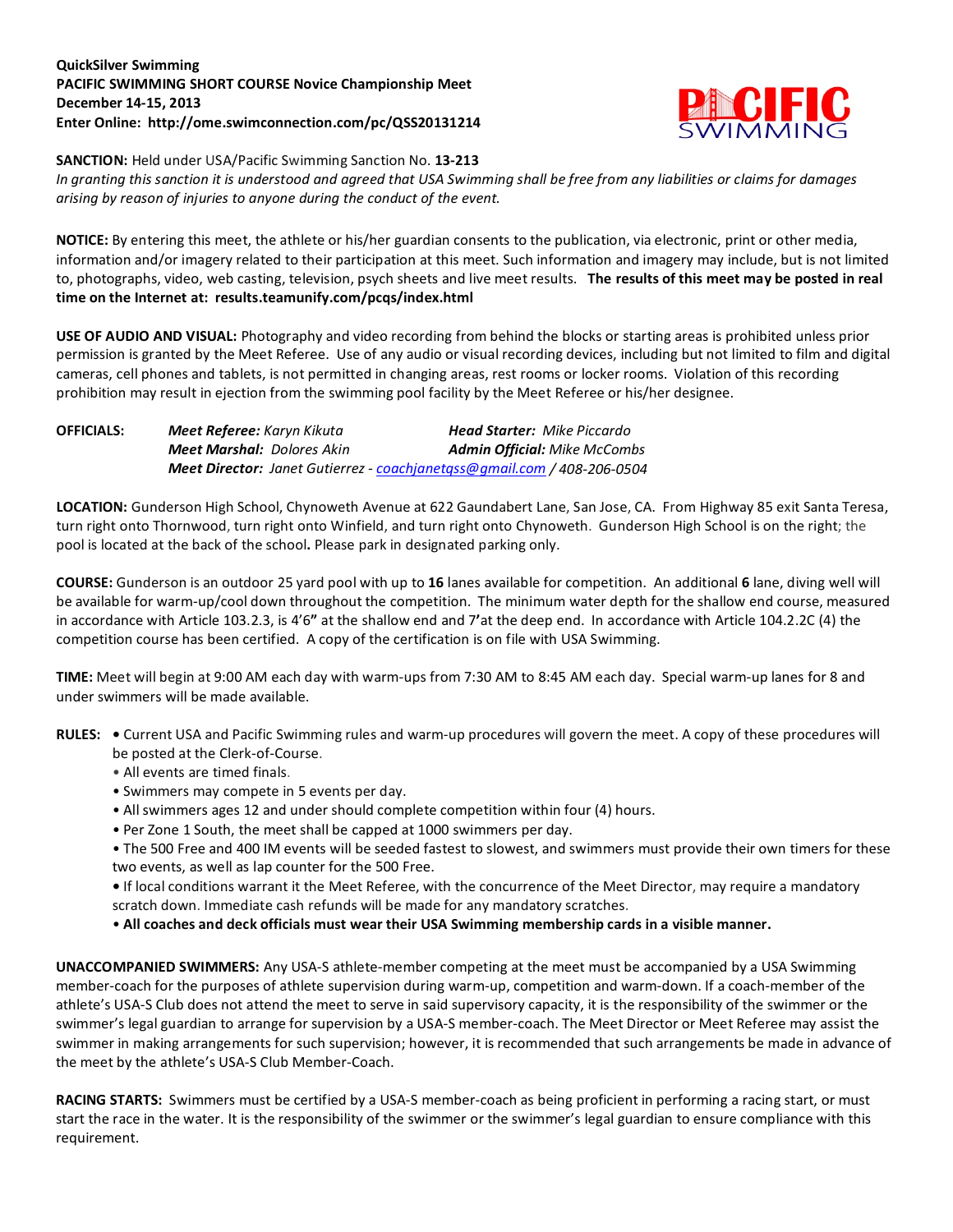**RESTRICTIONS:** • Smoking and the use of other tobacco products is prohibited on the pool deck, in the locker rooms, in spectator seating, on standing areas and in all areas used by swimmers, during the meet and during warm-up periods.

- Sale and use of alcoholic beverages is prohibited in all areas of the meet venue.
- No glass containers are allowed in the meet venue.
- No propane heater is permitted except for snack bar/meet operations.
- All shelters must be properly secured.
- Families must set up on the pool area. Overflow areas are limited to bicycle rack and tennis courts.

• Except where venue facilities require otherwise, changing into or out of swimsuits other than in locker rooms or other designated areas is not appropriate and is strongly discouraged.

**ELIGIBILITY:** • Swimmers must be current members of USA-S and enter their name and registration number on the meet entry card as they are shown on their Registration Card. If this is not done, it may be difficult to match the swimmer with the registration and times database. The meet host will check all swimmer registrations against the SWIMS database and if not found to be registered, the Meet Director shall accept the registration at the meet (a \$10 surcharge will be added to the regular registration fee). Duplicate registrations will be refunded by mail.

• Entry times submitted for this meet will be checked against a computer database and may be changed in accordance with Pacific Swimming Entry Time Verification Procedures.

**• No Pacific Swimming JO Times or faster will be accepted**. Swimmers with a Pacific Swimming JO or faster time may not enter that event; they may swim any event in which they do not have a Pacific Swim JO or faster time. Swimmers in the "A" Division must have met at least the listed "PC-A" time standard. Swimmers in the "B" Division must have met at least the listed "PC-B" time standard. All entry times slower than the listed "PC-B" time standard will be in the "C" Division.

- Entries with **"NO TIME" will be accepted.**
- If a swimmer has a JO in one course they are considered JO in all courses for that event.

• Disabled swimmers are welcome to attend this meet and should contact the Meet Director or Meet Referee regarding and special accommodations on entry times and seeding per Pacific Swimming policy.

- Swimmers 19 years of age and over may compete in the meet for time only, no awards.
- The swimmer's age will be the age of the swimmer on the first day of the meet.

**ENTRY PRIORITY:** Z1S swimmers that get their entries in by 11:59 PM, Monday, November 25, 2013, will be given priority into the meet. Z1S swimmers who do not get their entries in by this date and all other swimmers will be accepted into the meet in the order their entries are received, if the meet capacity has not been reached or until it does

**ENTRY FEES:** \$2.75 per event plus an \$8.00 participation fee per swimmer. Entries will be rejected if payment is not sent at time of request.

**ONLINE ENTRIES:** To enter online go to **http://ome.swimconnection.com/pc/QSS20131214** to receive an immediate entry confirmation. This method requires payment by credit card. Swim Connection LLC charges a processing fee for this service, equal to \$1 per swimmer plus 5% of the total Entry Fees. Please note that the processing fee is a separate fee from the Entry Fees. If you do not wish to pay the processing fee, enter the meet using a mail entry. **Entering online is a convenience, is completely voluntary, and is in no way required or expected of a swimmer by Pacific Swimming.** Online entries will be accepted through Wednesday, December 4, 2013.

**MAILED OR HAND DELIVERED ENTRIES**: Entries must be on the attached consolidated entry form. Forms must be filled out completely and printed clearly with swimmers best time. Entries must be postmarked by midnight, Monday, December 2, 2013 or hand delivered by 6:30 p.m. Wednesday, December 4, 2013. No late entries will be accepted. No refunds will be made, except mandatory scratch downs. Requests for confirmation of receipt of entries should include a self-addressed envelope.

## **Make check payable to**: **QuickSilver Swimming**

| <b>Mail entries to: Janet Gutierrez</b> | Hand deliver to: QuickSilver Swimming Office at Gunderson Pool |
|-----------------------------------------|----------------------------------------------------------------|
| PO Box 36205                            | 622 Gaundabert Lane                                            |
| San Jose, CA 95158                      | San Jose. CA 95136                                             |

**CHECK-IN:** The meet will be deck seeded. Swimmers must check-in at the Clerk-of-Course. Close of check-in for all individual events shall be no more than 60 minutes before the estimated time of the start of the first heat of the event. No event shall be closed more than 30 minutes before the scheduled start of the session. Swimmers who do not check in will not be seeded and will not be allowed to compete in that event.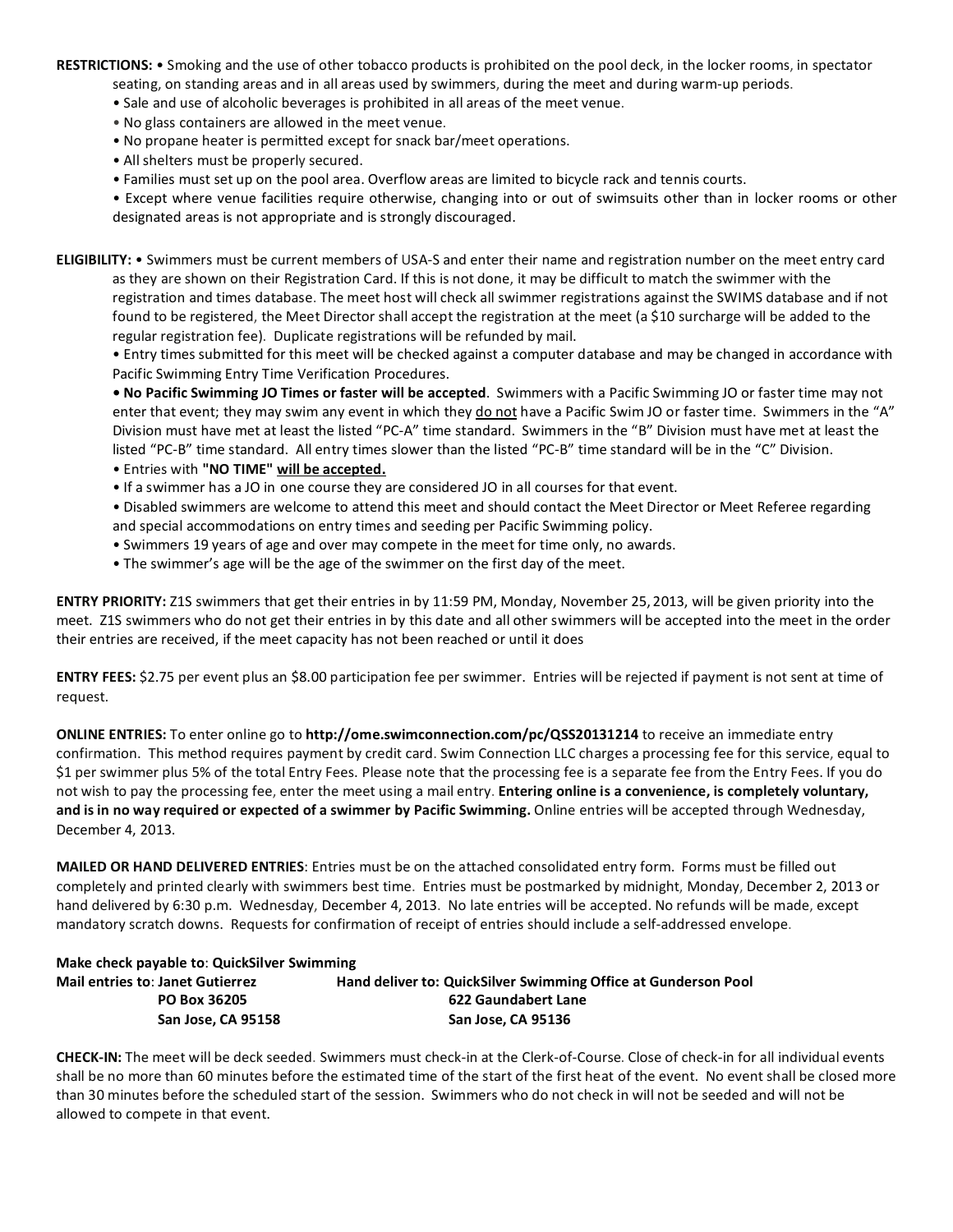**SCRATCHES:** Swimmers who miss an event they have checked in for will no longer be penalized by the loss of the next event they have entered.

**AWARDS:** Ribbons will be given for 1-8th in each division/gender (8/U, 9-10, 11-12, 13-14, 15-16, and 17-18), and A medals will be awarded to those achieving a new A time. Events that are swum as combined age-groups will be awarded separately per age group and gender as listed above.

**ADMISSION:** Free. A program will be available for \$4.00.

**REFRESHMENTS:** A snack bar will be available throughout the competition. Coaches and working deck officials will be provided lunch. Hospitality will serve water and small snacks to timers.

**MISCELLANEOUS:** No overnight parking is allowed. Facilities will not be provided after meet hours.

## **EVENT SUMMARY**

|         | <b>SATURDAY</b> |           |          | <b>SUNDAY</b> |           |            |            |  |  |
|---------|-----------------|-----------|----------|---------------|-----------|------------|------------|--|--|
| 8 & UN  | 10-Under        | $11 - 12$ |          | 8 & UN        | 10-Under  | $11 - 12$  | 13 & Up    |  |  |
| 25 Flv  | 100 IM          | 100 IM    | 200 IM   | 25 Breast     | 200 Free  | 200 Free   | 200 Free   |  |  |
| 25 Back | 50 Flv          | 50 Fly    | 100 FL   | 25 Free       | 50 Breast | 100 Breast | 100 Breast |  |  |
|         | 50 Back         | 50 Back   | 100 BK   |               | 50 Free   | 50 Free    | 50 Free    |  |  |
|         | 100 FR          | 100 Free  | 100 Free |               | 200 IM    | 400 IM     | 400 IM     |  |  |
|         | *500 free       | 500 Free  | 500 Free |               |           | 200 IM     |            |  |  |

**\*The 500 Free will not be open to 8-Unders; it is only offered to 9-Up.**

## **EVENTS**

|                               | Saturday, December 14, 2013 |               |               | Sunday, December 15, 2013 |             |
|-------------------------------|-----------------------------|---------------|---------------|---------------------------|-------------|
| <b>EVENT#</b><br><b>EVENT</b> |                             | <b>EVENT#</b> | <b>EVENT#</b> | <b>EVENT</b>              | <b>EVEN</b> |
| 1                             | 13 & Up 200 IM              | 2             | 23            | 13 & Up 200 Free          | 24          |
| 3                             | 12 & Under 100 IM           | 4             | 25            | 12 & Under 200 Free       | 26          |
| 5                             | 13 & Up 100 Fly             | 6             | 27            | 13 & Up 100 Breast        | 28          |
| 7                             | 12 & Under 50 Fly           | 8             | 29            | 12 & Under 50 Breast      | 30          |
| 9                             | 8 & Under 25 Fly            | 10            | 31            | 8 & Under 25 Breast       | 32          |
| 11                            | 13& Up 100 Back             | 12            | 33            | 13 & Up 50 Free           | 34          |
| 13                            | 12 & Under 50 Back          | 14            | 35            | 12 & Under 50 Free        | 36          |
| 15                            | 8 & Under 25 Back           | 16            | 37            | 8 & Under 25 Free         | 38          |
| 17                            | 13 & Up 100 Free            | 18            | 39            | 12 & Under 200 IM         | 40          |
| 19                            | 12 & Under 100 Free         | 20            | 41            | 11 & Up 400 IM            | 42          |
| 21                            | 9 & Up 500 Free             | 22            |               |                           |             |

| Saturday, December 14, 2013 |                     |               |
|-----------------------------|---------------------|---------------|
| <b>EVENT#</b>               | <b>EVENT</b>        | <b>EVENT#</b> |
| 1                           | 13 & Up 200 IM      | 2             |
| 3                           | 12 & Under 100 IM   | 4             |
| 5                           | 13 & Up 100 Fly     | 6             |
| 7                           | 12 & Under 50 Fly   | 8             |
| 9                           | 8 & Under 25 Fly    | 10            |
| 11                          | 13& Up 100 Back     | 12            |
| 13                          | 12 & Under 50 Back  | 14            |
| 15                          | 8 & Under 25 Back   | 16            |
| 17                          | 13 & Up 100 Free    | 18            |
| 19                          | 12 & Under 100 Free | 20            |

Use the following URL to find the time standards: http://www.pacswim.org/index.shtml

The 500 Free and 400 IM events will be seeded fastest to slowest. Swimmers in the 500 Free and 400 IM must provide their own timers and lap counters (500 Free).